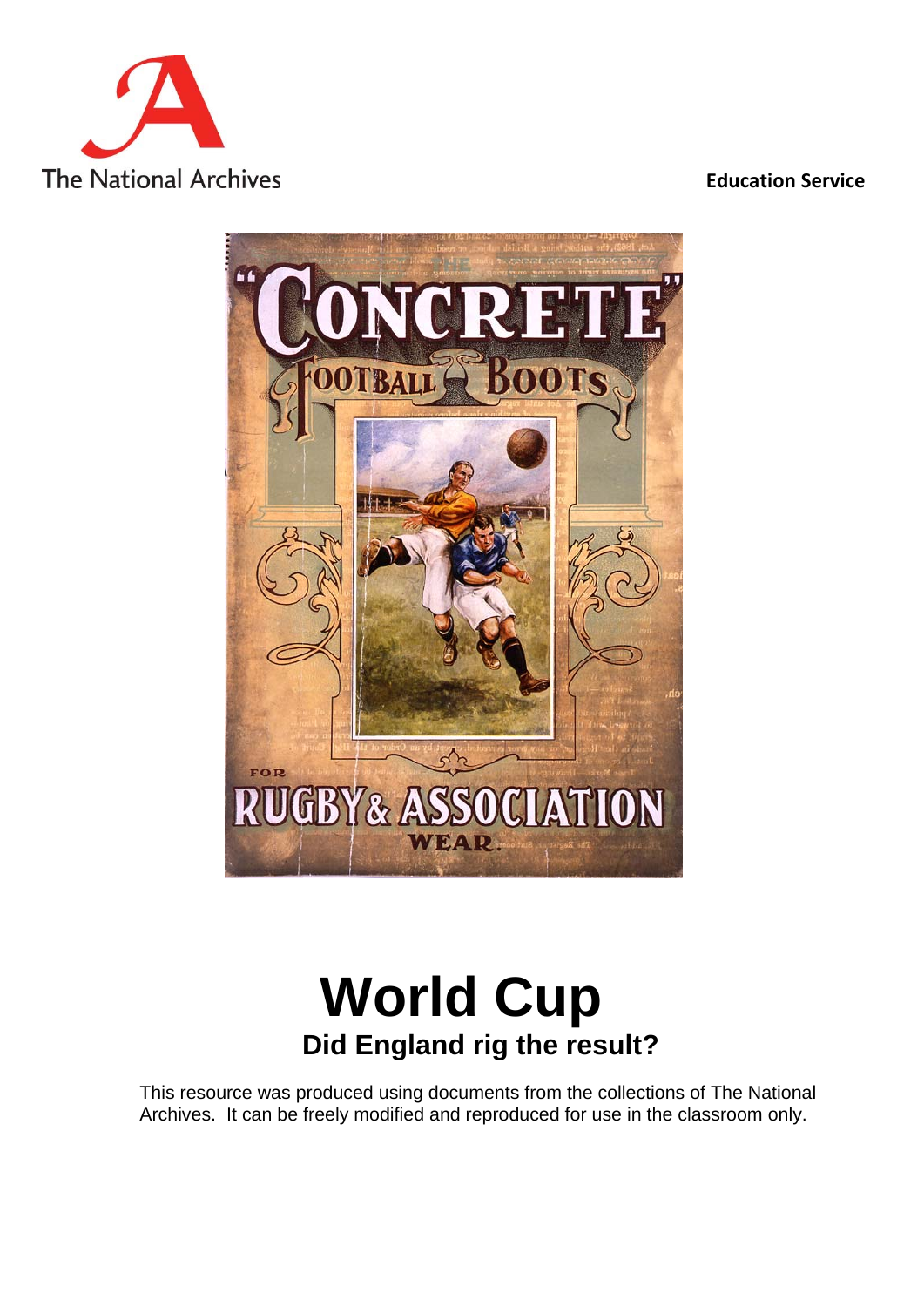

### **Introduction**

England's victory in the 1966 football World Cup is one of the most celebrated events in 20th century British sport. Geoff Hurst's hat-trick, the disputed third goal, the commentator's line "They think it's all over!" have become legends. But at the time, during the tournament itself and in the weeks afterwards, England was the subject of widespread popular hostility in some parts of the world, especially in South America.

World Cup Football is extremely important in South America. Of the seven World Cup tournaments before 1966, South American countries had won four times: Uruguay twice and Brazil twice. However, of the three South American teams in the 1966 World Cup, Brazil failed to qualify in their group, and Uruguay and Argentina were both knocked out in the quarter finals.

The South American protesters claimed that England, also the hosts, had rigged the whole tournament, with the help of West Germany. They particularly complained about the referees. English officials refereed most of Brazil's games. The England-Argentine match was refereed by a German; it was a bad-tempered match and the England manager, Alf Ramsay, described the Argentinians afterwards as "animals". The West Germany-Uruguay match had a British referee and two Uruguayans were sent off.

Strong anti-British feeling showed itself all over South America.

### **Tasks**

Look at Source 1

- 1. This is a confidential Report to London from British Embassy in Montevideo.
	- a) How did the Uruguayan public react to their country's quarter final defeat?
	- b) Do you think this is important enough for the British government in London to need to know all about it?
	- c) What evidence does the writer give that football is very important in Uruguayan politics?
	- d) What harm does the writer think has been done to Anglo-Uruguayan relations?

Look at Source 2

- 2. This is a confidential Letter sent to 18 British Representatives in South and Central American Countries:
	- a) This letter was sent to the British representatives in which countries?
	- b) Use an atlas to see where these countries are.
	- c) What did they decide to do about all this football protest? Why?
	- d) Do you think the Foreign Office took the protests too seriously? Not seriously enough?
	- e) These letters should have been released to the public in 1996. Why do you think they were kept secret for another four years?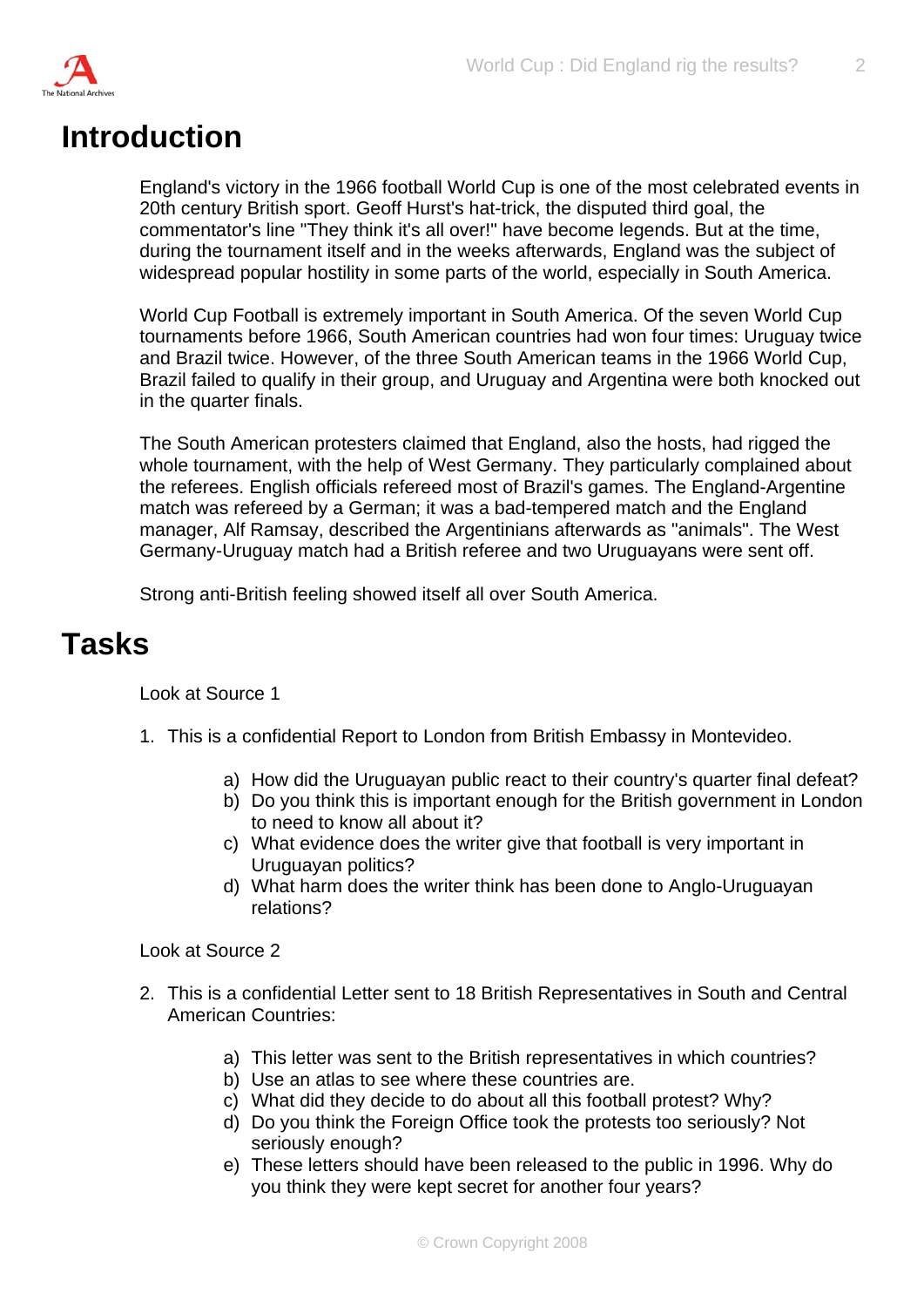

# **Background**

#### **The World Cup**

In the early 20th century football between national teams took place as part of the Olympic Games. Then clashes developed between the Olympic organisers, who insisted on everyone taking part being amateurs, and the professional game. Several teams pulled out of the 1928 Olympics and called on FIFA (Fédération Internationale de Football Association) to organise an international tournament. This was held in 1930 in Uruguay. Few teams outside South America were prepared to make the long trans-Atlantic sea journey and only 13 took part. The trophy, a gold cup called the Jules Rimet trophy after the Frenchman who played an important part in FIFA, went to Uruguay. They won an exciting final 4-2 against Brazil in front of a record crowd of 200,000.

The 1966 World Cup was the 8th tournament. The next one, in 2010, will be the 19th.

#### **South American dominance**

Traditionally South American nations had not been seen as playing a big part in world affairs and were not even regarded as great all-round sporting countries. However, even by 1966, they had unquestionably dominated World Cup football. To date, South American countries have won eight of the eighteen World Cups: Uruguay twice (1930, 1950), Argentina twice (1978, 1986) and Brazil no less than five times (1958, 1962, 1970, 1994 and 2002). In Europe, only Italy (four times, 1934, 1938, 1982, 2006) and West Germany (three times, 1954, 1974, 1990) have come near to challenging this South American dominance.

#### **British Diplomacy**

Britain sends ambassadors, or other representatives, to most foreign countries. These people live there and have a two-way role:

- to keep the British government in London well-informed about events, and

- to promote the reputation and interests of Britain in the country where they are living.

The topics they usually deal with are trade, tourism, military affairs and diplomacy. It was unusual for football to become the subject of such a flurry of diplomatic messages as took place in 1966. There is clearly some uncertainty on the part of both the Foreign Office and Embassy staff as to how to handle the issue.

#### **Secrecy**

.

Diplomatic messages are usually secret. The law concerning secrecy in Britain is that government documents should be normally open to the public after 30 years. However, the documents are reviewed prior to release and some can be held back for longer.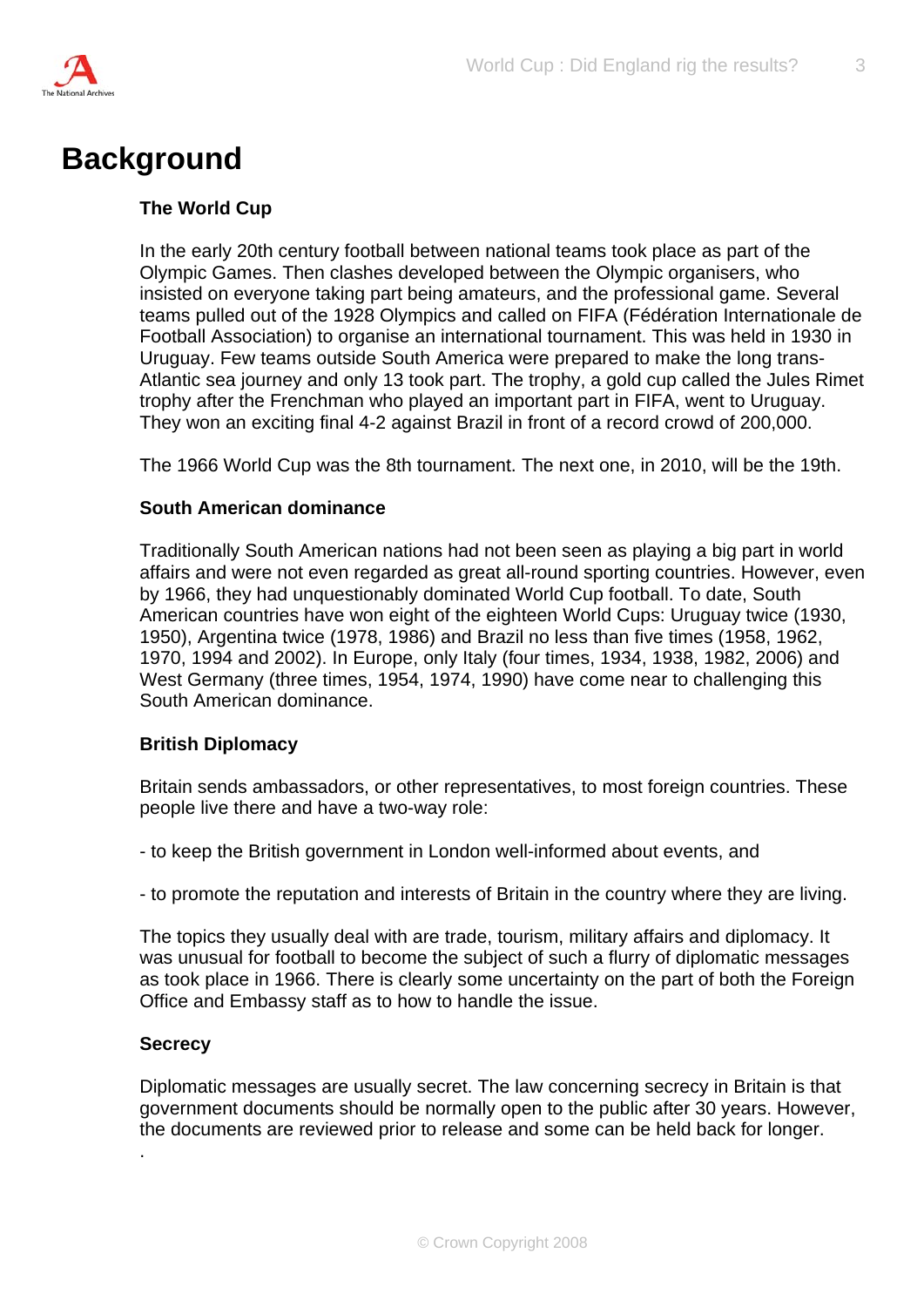

### **Teachers Notes**

This is not just a football story, although the fact that the World Cup is at the centre of the row may draw in some students.

This is a story about football taking over other parts of life, including international relations. Should it? Why shouldn't it? If, as Bill Shankly famously said, "Football is not just a matter of life and death: it's more important than that", then this is a story about real concerns breaking in on the comfortable world of diplomacy. One can sense, in the part-jokey, part-serious tone of the exchanges between the diplomats, that they are not sure how to handle it. This uncertainty can also be seen in their eventual decision to do nothing. But it must have been important enough to delay release of these documents for four years beyond the normal thirty.

Sources 1 and 2 are taken from National Archives file FO 953/2334. The advertising image is COPY 1/304/296.

This lesson is suitable for use at KS3, perhaps as part of the introductory unit or at KS4.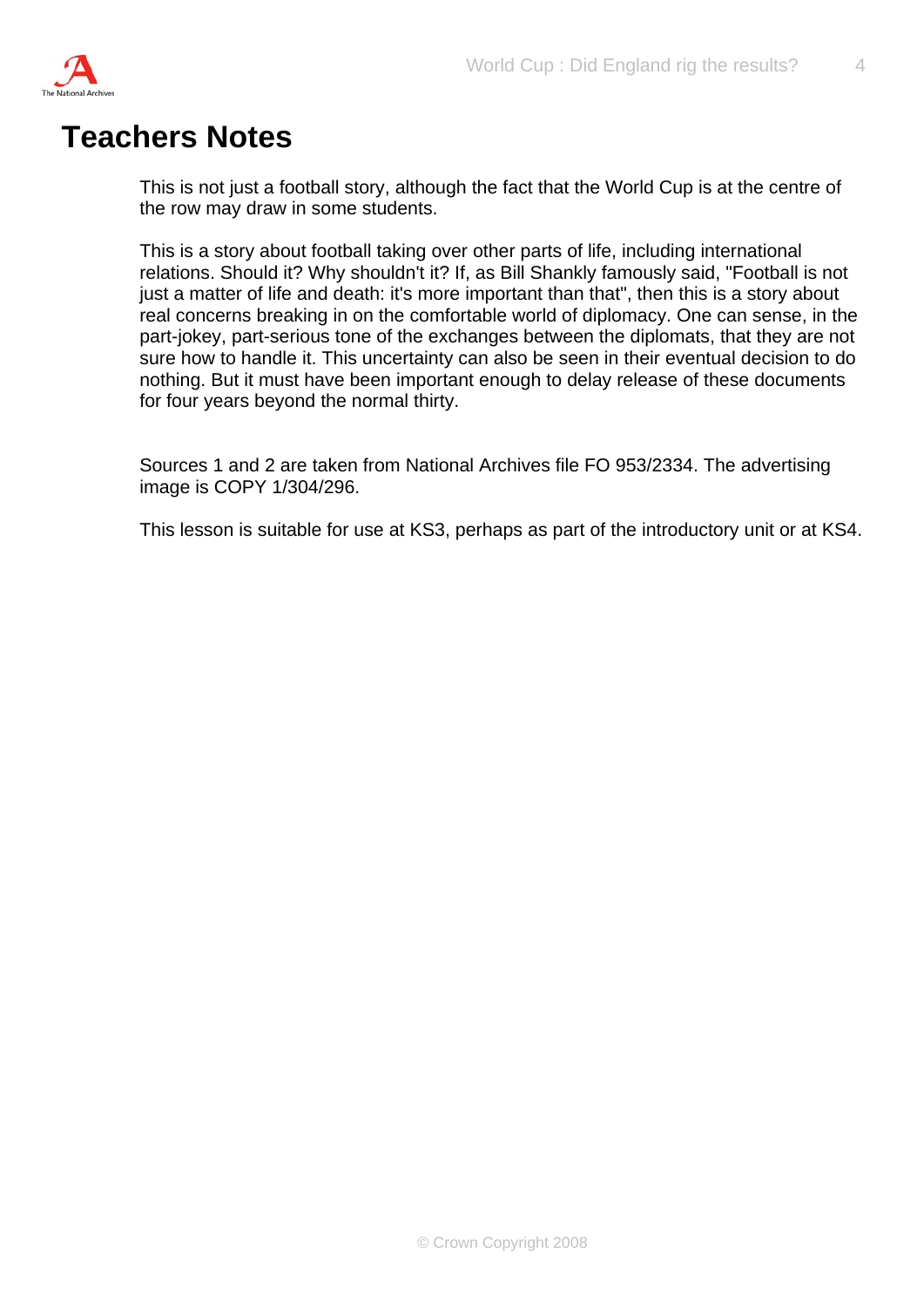

# **Source 1 : Confidential Report to London from British Embassy in Montevideo (FO 953/2334)**

 $8.12$ BRITISH EMBASSY. MONTEVIDEO. 27 July 1966  $(ID 1801/92/66)$ RECEIVED W C ONFI DENTIAL ARC SVES FOR 46 15 AUG 1966 Dear Department, La Copa Mundial or in Willie's Tale Twist The Residence, Chancery and Consulate were now bombarded by  $7.$ anonymous telephone calls, often of an extremely abusive nature, asking, among other things, how much we had paid the German referee. example, along other things, how much we had paid the German referee.<br>There have been about 300 calls in all. Groups gathered outside the<br>Residence (empty except for the servants), pulled the street-bell<br>out of its socket Police responded quickly and courteously to a request to station two policemen outside (normally done only on special occasions) and this averted further damage. It would be comforting to say that the only moral of the story is, never let a South American team lose a football game. But unfortunately the net result has been to raise doubts in the minds of many normally friendly people as to whether the traditional British "fair play" really exists now, and whether Association Football in<br>Europe has sunk to the meretricious level of professional boxing in<br>the United States. The meretricious level of professional boxing in the United States. In a country where one of the regular moves of an aspiring politican is to get onto the board of a football team, (several Ministers still retain such posts), this matters more than it would elsewhere. It has (however unfairly), been a bad week for Anglo-Uruguayan relations. Yours ever.  $(A, B, B)$ ackwood) Information Officer.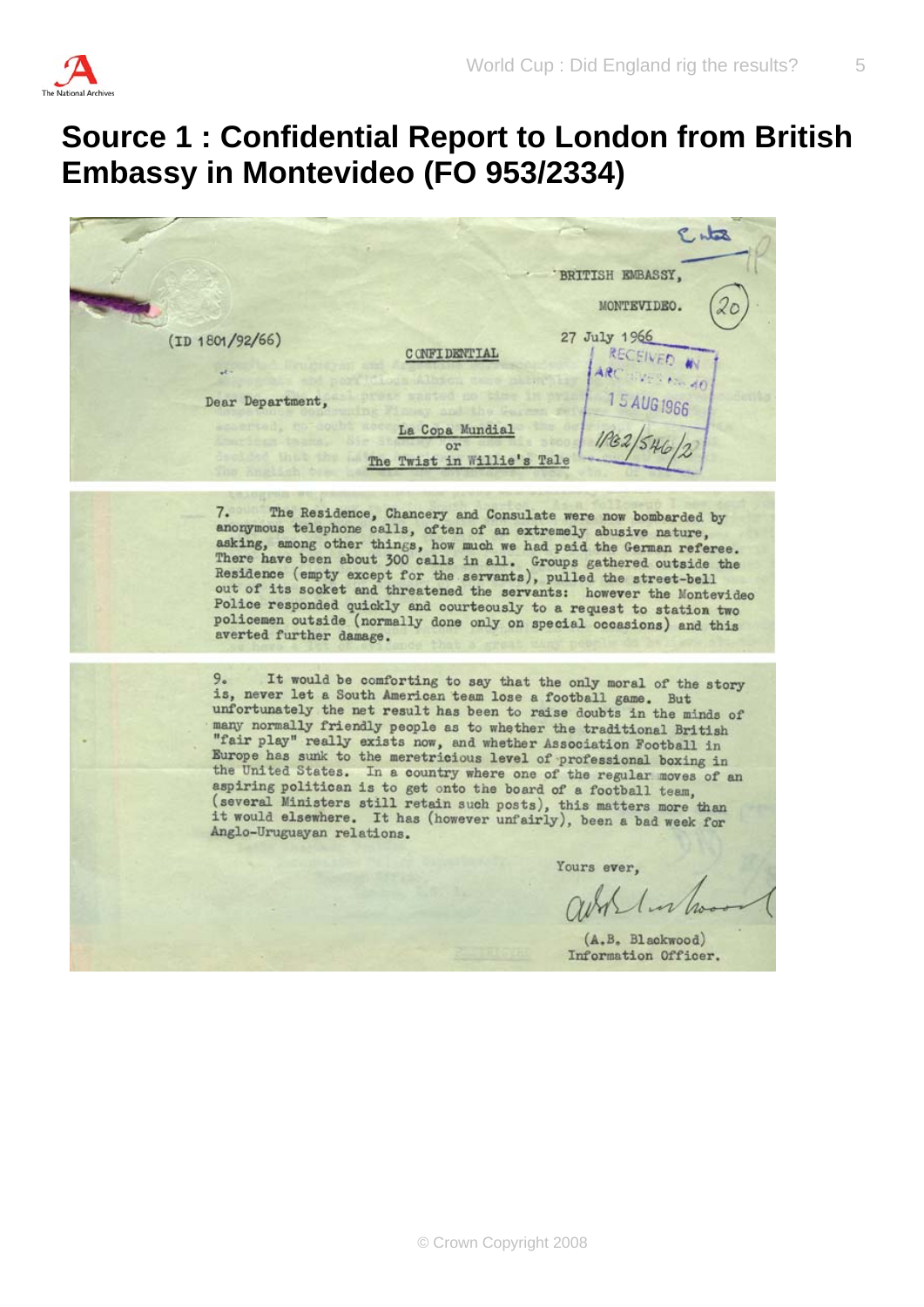

# **Source 1 : Transcript of Confidential Report to London from British Embassy in Montevideo (FO 953/2334)**

British Embassy, Montevideo

27 July 1966

(ID 1801/92/66)

**CONFIDENTIAL** 

Dear Department,

La Copa Mondial or The Twist in Willie's Tale

7. The Residence, Chancery and Consulate were now bombarded by anonymous telephone calls, often of an extremely abusive nature, asking, among other things, how much we had paid the German referree. There have been about 300 calls in all. Groups gathered outside the residence (empty except for the servants), pulled the street-bell out of its socket and threatened the servants: however, the Montevideo Police responded quickly and courteously to a request to station two policement outside (normally done only on special occasions) and this averted further damage.

9. It would be comforting to say that the only moral of the story is, never let a South American team lose a football game. But unfortunately the net result has been to raise doubts in the minds of many normally friendly people as to whether the traditional British "fair play" really exists now, and whether Association Football in Europe has sunk to the meretricious level of professional boxing in the United States. In a country where one of the regular moves of an aspiring politician is to get onto the board of a football team, (several Ministers still retain such posts), this matters more than it would elsewhere. It has (however unfairly), been a bad week for Anglo-Uruguayan relations.

Yours ever,

A.B. Blackwood Information Officer.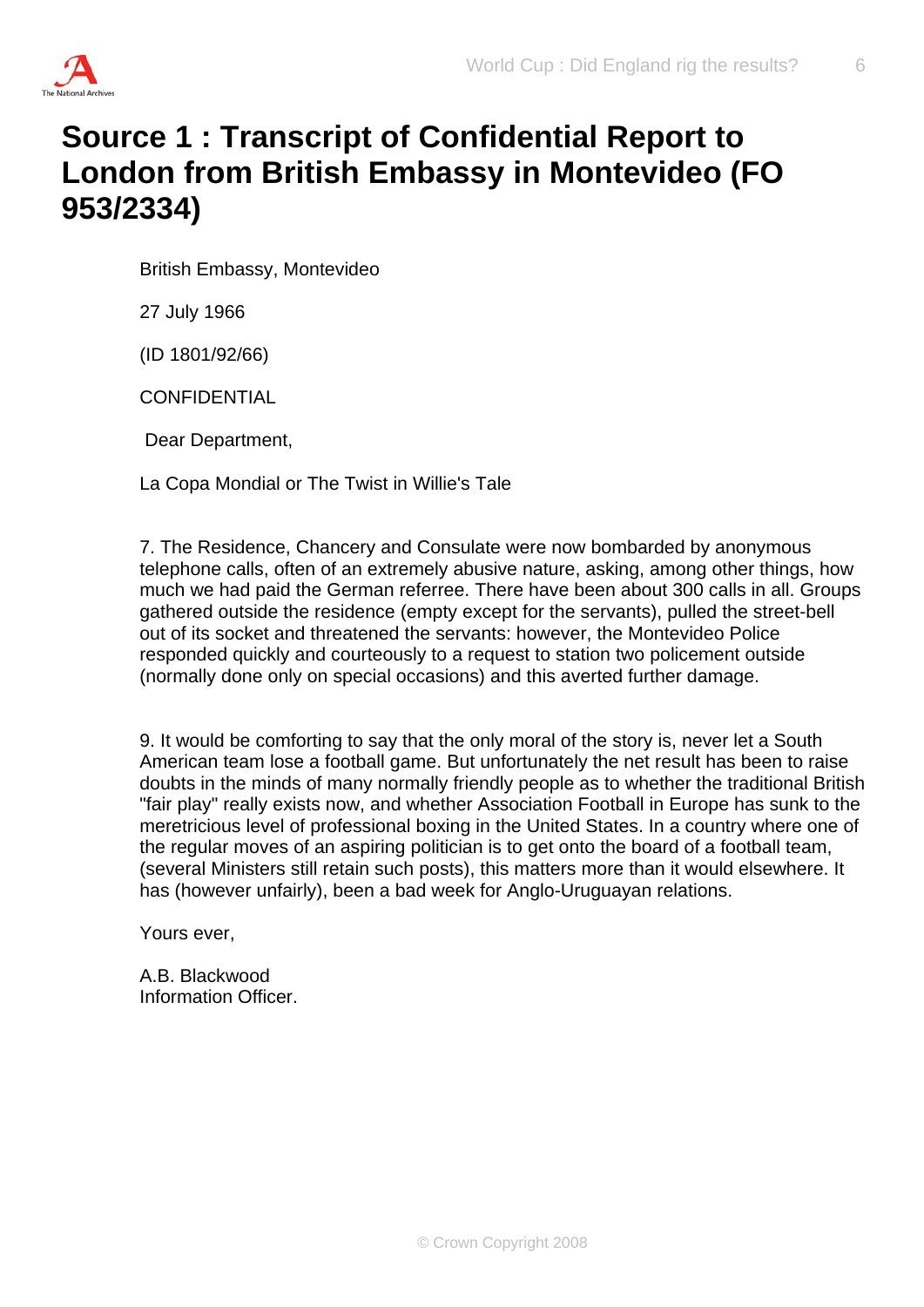

### **Source 2 : Confidential Letter sent to 18 British Representatives in South and Central American Countries (FO 953/2334)**



Asunción, Bogotá, Buenos Aires,

Caracas (R.I.O.), Santo Domingo, La Paz, Lima, Managua, Mexico City, Montevideo, Panama City,

Quito, Rio de Janeiro. Sao Paulo (C.G.), San José, San Salvador, Santiago, Tegucigalpa, Rome, Madrid, Lisbon.